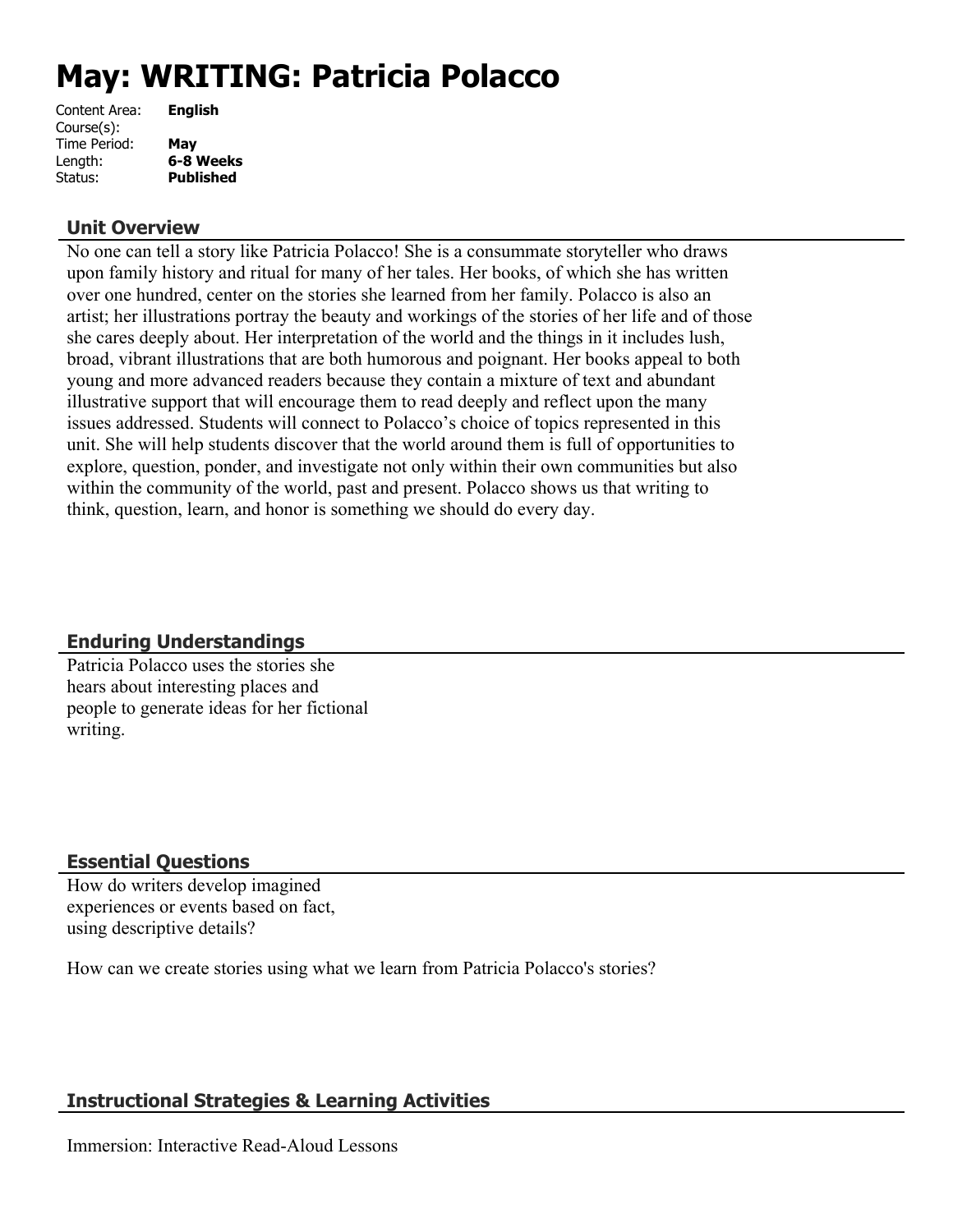Day 1:

Who Is Patricia Polacco? uses all mentor texts from the unit. Rationale: Students will engage effectively in a range of collaborative discussions about the intentionality of Polacco's word choices, illustrative choices, and story choices, building on each other's ideas and expressing their own clearly. Common Core State Standards: W.3.3, W.3.4, W.3.5, W.3.7, W.3.8, W.3.10,

SL.3.1, SL.3.2, SL.3.3, SL.3.4, SL.3.6, L.3.1, L.3.2, L.3.3, L.3.4, L.3.5, L.3.6

Day 2:

The Stories of Your Life!

uses Thank you, Mr. Falker or Something About Hensley's.

Rationale: Students will determine the main idea and theme of the texts to better understand where Polacco finds inspiration for her stories.

Common Core State Standards: W.3.3, W.3.4, W.3.5, W.3.7, W.3.8, W.3.10, SL.3.1, SL.3.2, SL.3.3, SL.3.4, SL.3.6, L.3.1, L.3.2, L.3.3, L.3.4, L.3.5, L.3.6

Day 3:

Multicultural Stories

uses Just Plain Fancy.

Rationale: Students will discover how writers like Polacco often write stories about people from the many cultures in our world and the differences (and similarities) between these cultures, their traditions, and their lifestyles. Common Core State Standards: W.3.3, W.3.4, W.3.5, W.3.7, W.3.8, W.3.10, SL.3.1, SL.3.2, SL.3.3, SL.3.4, SL.3.6, L.3.1, L.3.2. L.3.3, L.3.4, L.3.5, L.3.6

Day 4:

Honoring Lives, Honoring Stories

uses When Lightning Comes in a Jar.

Rationale: Students will discuss special people in their lives and use details to recount an important time or event they experienced with these special people. Common Core State Standards: W.3.3, W.3.4, W.3.5, W.3.7, W.3.8, W.3.10, SL.3.1, SL.3.2, SL.3.3, SL.3.4, SL.3.6, L.3.1, L.3.2, L.3.3, L.3.4, L.3.5, L.3.6

Day 5:

Picturing Our Lives

uses When Lightning Comes in a Jar; Thank you, Mr. Falker; Rotten Richie and the Ultimate Dare; and Emma Kate.

Rationale: Polacco's illustrations tell stories on their own. Students will observe and discuss how Polacco's detailed illustrations develop and enhance the stories she tells.

Common Core State Standards: W.3.3, W.3.4, W.3.5, W.3.7, W.3.8, W.3.10, SL.3.1, SL.3.2, SL.3.3, SL.3.4, SL.3.5,

SL.3.6, L.3.1, L.3.2, L.3.3, L.3.4, L.3.5, L.3.6

Mini-Lessons Generating Ideas I: Remembering Special People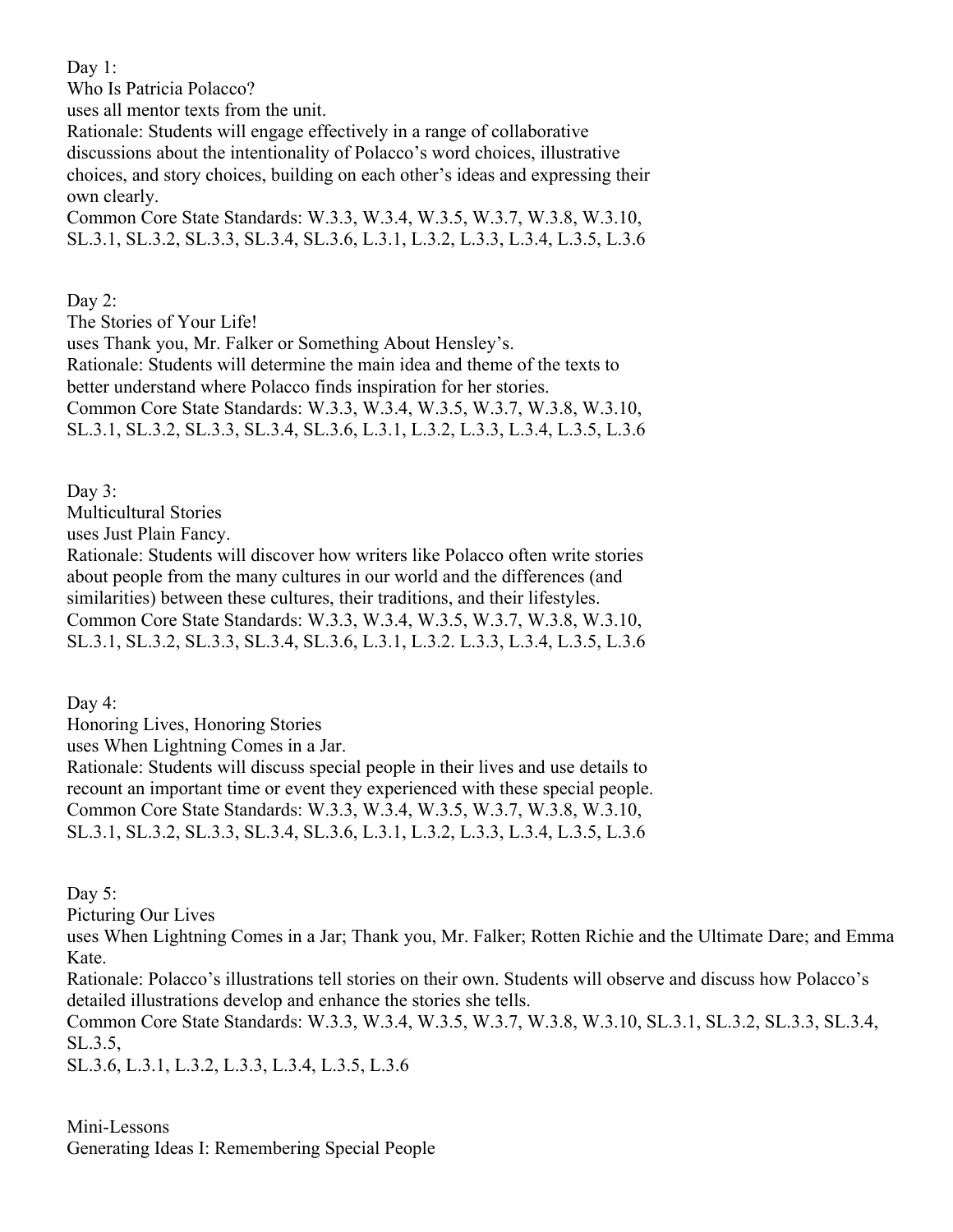uses Chicken Sunday.

Rationale: Patricia Polacco writes about special people she cares about deeply. Students will consider special people in their lives as they generate ideas in their Writers' Notebooks.

Common Core State Standards: W.3.3, W.3.4, W.3.5, WW.3.7, .3.8, W.3.10, SL.3.1, SL.3.2, SL.3.3, SL.3.4, SL.3.6,

L.3.1, L.3.2, L.3.3, L.3.6

Generating Ideas II: Family and Friends!

uses Rotten Richie and the Ultimate Dare.

Rationale: Storytelling writers, like Patricia Polacco, often write about family members they grew up with and the

different kinds of relationships they had with them. Students will explore important people and relationships they

have in their lives that they can imagine writing about in their Writers' Notebooks.

Common Core State Standards: W.3.3, W.3.4, W.3.5, W.3.7, W.3.8, W.3.10, SL.3.1, SL.3.2, SL.3.3, SL.3.4, SL.3.6,

L.3.1, L.3.2, L.3.3, L.3.5, L.3.6

Generating Ideas III: From Fact to Fiction

uses John Philip Duck.

Rationale: Patricia Polacco uses the stories she hears about interesting places and people to generate ideas for her

fictional writing. Students will develop imagined experiences or events based on fact, using descriptive details. Common Core State Standards: W.3.3, W.3.4, W.3.5, W.3.7, W.3.8, W.3.10, SL.3.1, SL.3.2, SL.3.3, SL.3.4, SL.3.6,

L.3.1, L.3.2, L.3.3, L.3.4, L.3.5, L.3.6

Generating Ideas IV: Imagination & Fantasy

uses Emma Kate.

Rationale: Picture book writers, like Patricia Polacco, write about topics, like imaginary friends, that appeal to younger readers. Students will explore and create fantasy stories from their memories and imaginations. Common Core State Standards: W.3.3, W.3.4, W.3.5, W.3.7, W.3.8, W.3.10, SL.3.1, SL.3.2, SL.3.3, SL.3.4, SL.3.6,

L.3.1, L.3.2, L.3.3, L.3.6

Generating Ideas V: Honoring Stories That Influence Our Lives

uses Thunder Cake.

Rationale: Storytelling writers like Patricia Polacco often write about people who had great influence on their lives.

Students will write a story honoring a special and important older person in their lives.

Common Core State Standards: W.3.3, W.3.4, W.3.5, W.3.7, W.3.8, W.3.10, SL.3.1, SL.3.2, SL.3.3, SL.3.4, SL.3.6,

L.3.1, L.3.2, L.3.3, L.3.5, L.3.6

Selecting: Listening to Your Inner Voice

uses Emma Kate, John Philip Duck, Thunder Cake, Chicken Sunday, and Rotten Richie and the Ultimate Dare.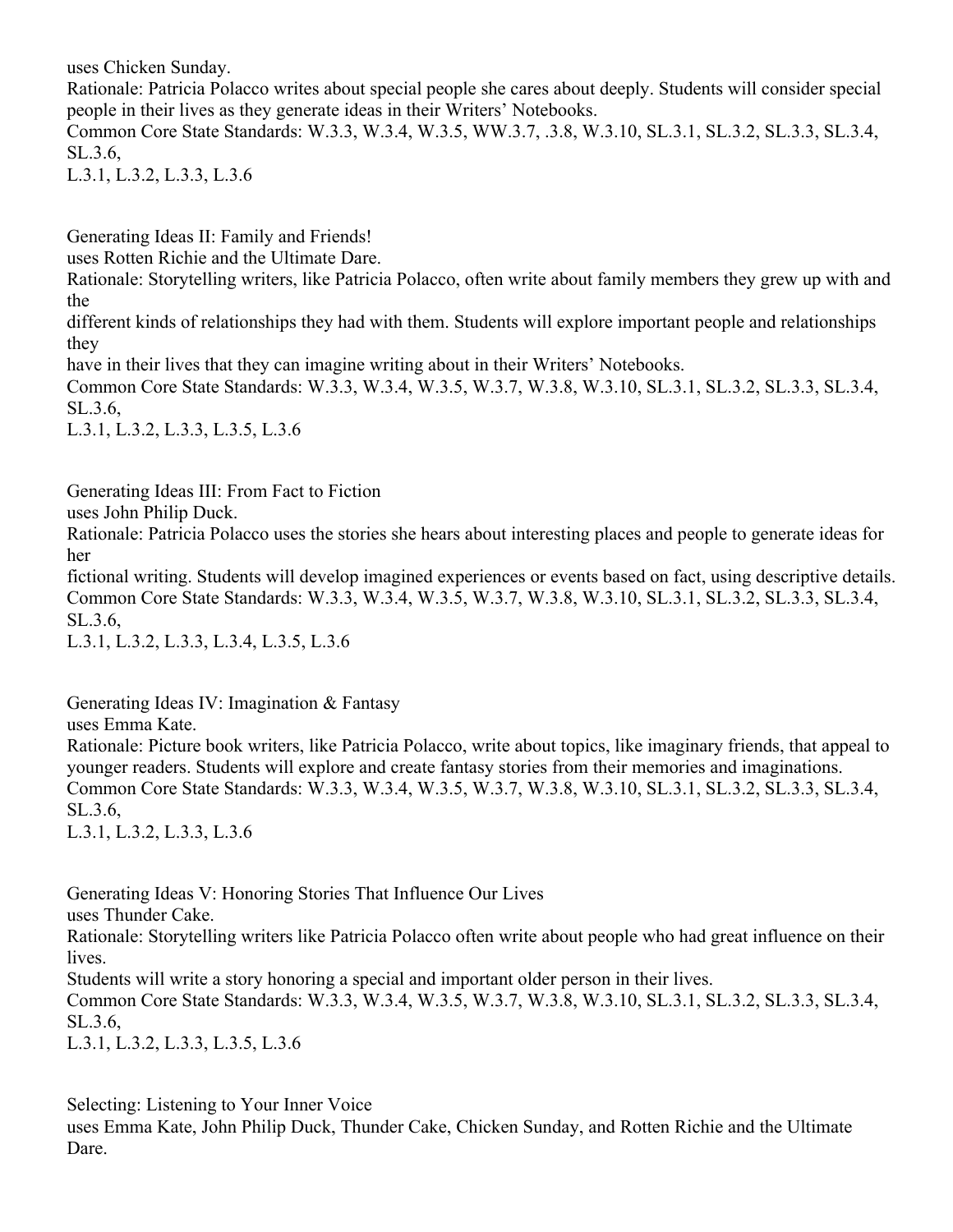Rationale: Writers like Patricia Polacco listen to their inner voice to find the stories they will write about. **Students** 

will reread all of their notebook entries to find "the one" that speaks to them. This will be the entry that they will

commit to spending more time working on.

Common Core State Standards: W.3.3, W.3.4, W.3.5, W.3.7, W.3.8, W.3.10, SL.3.1, SL.3.2, SL.3.3, SL.3.4, SL.3.6,

L.3.1, L.3.2, L.3.3, L.3.6

Collecting I: Framing the Memories!

uses When Lightning Comes in a Jar.

Rationale: Patricia Polacco's collecting process involves writing down everything she remembers about particular

events in her life. Students will zoom in and focus on a moment from their stories and record the descriptive details

in their Writers' Notebooks as they begin to develop the experience or event.

Common Core State Standards: W.3.3, W.3.4, W.3.5, W.3.7, W.3.8, W.3.10, SL.3.1, SL.3.2, SL.3.3, SL.3.4, SL.3.5,

SL.3.6, L.3.1, L.3.2, L.3.3, L.3.5, L.3.6

Collecting II: Interviewing Like a Storyteller

uses Babushka's Doll and John Philip Duck.

Rationale: Patricia Polacco talks with and interviews people as part of her collecting process. Students will generate a list of questions to interview a person who can provide them with more information and details about

their stories.

Common Core State Standards: W.3.3, W.3.4, W.3.5, W.3.7, W.3.8, W.3.10, SL.3.1, SL.3.2, SL.3.3, SL.3.4, SL.3.6,

L.3.1, L.3.2, L.3.3, L.3.6

Collecting III: Shaping Our Story Through Our Character's Eyes

uses John Philip Duck, Emma Kate, and Chicken Sunday.

Rationale: Patricia Polacco makes conscious decisions about the ways in which she will shape her stories according to the point of view of her character(s). Students will explore different perspectives and will write their

entries from a different point of view.

Common Core State Standards: W.3.3, W.3.4, W.3.5, W.3.7, W.3.8, W.3.10, SL.3.1, SL.3.2, SL.3.3, SL.3.4, SL.3.6,

L.3.1, L.3.2, L.3.3, L.3.4, L.3.5, L.3.6

Collecting IV: Sketching Memories

uses teacher-selected unit books.

Rationale: Patricia Polacco uses her artistry to help her convey the particulars of her stories. Students will sketch

important images that help convey their stories, including the small details, facial expressions, and actions of their

characters.

Common Core State Standards: W.3.3, W.3.4, W.3.5, W.3.7, W.3.8, W.3.10, SL.3.1, SL.3.2, SL.3.3, SL.3.4,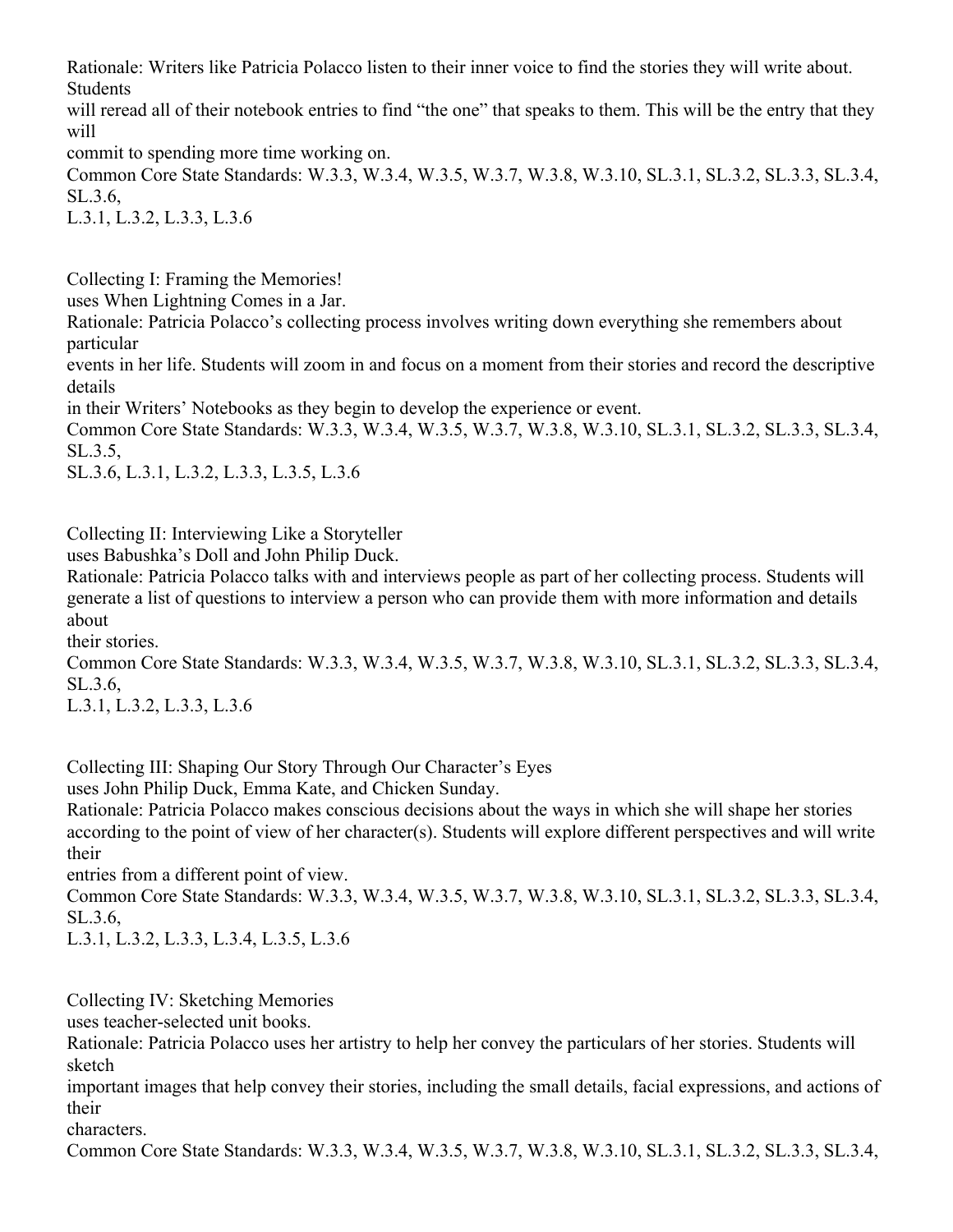SL.3.5, SL.3.6, L.3.1, L.3.2, L.3.3, L.3.6

Drafting I: Determining What's Important

uses Something About Hensley's.

Rationale: As a storyteller writer, Patricia Polacco includes specific details that make her stories richer for her readers and leaves out other details that might slow them down. Students will begin rereading the information that

they have collected in their notebooks in order to make decisions about details that are important to share with their

readers and then begin to plan how their stories will unfold.

Common Core State Standards: W.3.3, W.3.4, W.3.5, W.3.7, W.3.8, W.3.10, SL.3.1, SL.3.2, SL.3.3, SL.3.4, SL.3.6,

L.3.1, L.3.2, L.3.3, L.3.6

Drafting II: Timing Your Story

uses Lightning in a Jar, Rotten Richie and the Ultimate Dare, and students' drafts.

Rationale: Patricia Polacco organizes her writing according to the specific time line of the topic. Students will use a

time line and transition and/or temporal words and phrases to show the sequence of events.

Common Core State Standards: W.3.3, W.3.4, W.3.5, W.3.7, W.3.8, W.3.10, SL.3.1, SL.3.2, SL.3.3, SL.3.4, SL.3.6,

L.3.1, L.3.2, L.3.3, L.3.4, L.3.5, L.3.6

Drafting III: Happy Endings

uses Thank you, Mr. Falker, Just Plain Fancy, Rotten Richie and the Ultimate Dare, Emma Kate, and students' drafts.

Rationale: As she is writing her drafts, Patricia Polacco, like many writers, thinks about how her story is going to

end. Students will consider ways they can construct their own endings modeled after Patricia Polacco in order to

provide a sense of closure.

Common Core State Standards: W.3.3, W.3.4, W.3.5, W.3.7, W.3.8, W.3.10, SL.3.1, SL.3.2, SL.3.3, SL.3.4, SL.3.6,

L.3.1, L.3.2, L.3.3, L.3.5, L.3.6

Revising I: Potently Powerful Leads

uses all texts from the unit and students' drafts.

Rationale: Patricia Polacco begins each of her books with an opening line or lead that inspires readers to read on

and wonder what is coming next. Students will use Polacco's texts as a model to revise their opening lines in order

to establish a situation and/or introduce the narrator and/or characters.

Common Core State Standards: W.3.3, W.3.4, W.3.5, W.3.7, W.3.8, W.3.10, SL.3.1, SL.3.2, SL.3.3, SL.3.4, SL.3.6,

L.3.1, L.3.2, L.3.3, L.3.4, L.3.5, L.3.6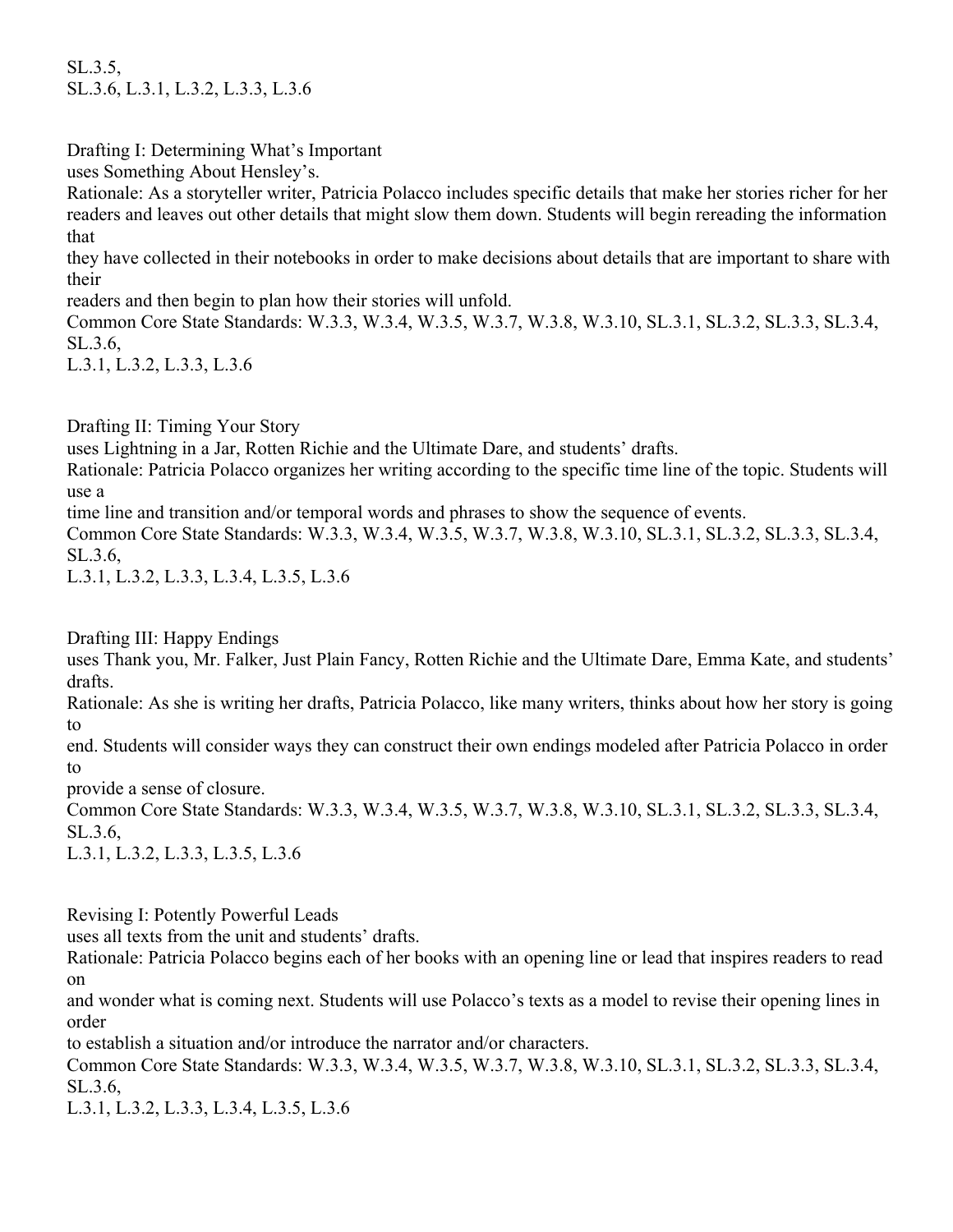Revising II: Have I Said Enough?

uses When Lightning Comes in a Jar and students' drafts.

Rationale: When storytelling writers like Patricia Polacco are finishing their drafts, they will reread their writing,

looking for the "heart" of their piece and adding on to it to make it more powerful. Students will reread their drafts,

looking for places to add more descriptive details, including actions, thoughts, and feelings that show the readers

the heart of their stories.

Common Core State Standards: W.3.3, W.3.4, W.3.5, W.3.7, W.3.8, W.3.10, SL.3.1, SL.3.2, SL.3.3, SL.3.4, SL.3.6,

L.3.1, L.3.2, L.3.3, L.3.4, L.3.5, L.3.6

Revising III: Coloring the World of Your Story!

uses Rotten Richie and the Ultimate Dare, Emma Kate, Chicken Sunday, and students' drafts.

Rationale: Patricia Polacco is an artist as well as a writer. She uses artistic techniques in the "white space" of her

text for her illustrations. Students will use the techniques that Polacco uses to enhance their writing by creating illustrations, thinking about white space, placement, and color.

Common Core State Standards: W.3.3, W.3.4, W.3.5, W.3.7, W.3.8, W.3.10, SL.3.1, SL.3.2, SL.3.3, SL.3.4, SL.3.5,

SL.3.6, L.3.1, L.3.2, L.3.3, L.3.4, L.3.6

Editing I: Do You Hear What I Hear?

uses Chicken Sunday and students' drafts.

Rationale: Writers like Patricia Polacco edit their work not only to examine the writing conventions of their texts,

such as checking for correct spelling and punctuation, but they also listen to the power of their words as they edit.

Students will edit their pieces to demonstrate a command of the conventions of standard English capitalization,

punctuation, and spelling and to ensure that their writing is clear and easy to read.

Common Core State Standards: W.3.3, W.3.4, W.3.5, W.3.7, W.3.8, W.3.10, SL.3.1, SL.3.3, SL.3.4, SL.3.6, L.3.1,

L.3.2, L.3.3, L.3.4, L.3.5, L.3.6

Editing II: Every Picture Tells a Story

uses Rotten Richie and the Ultimate Dare; John Philip Duck; Emma Kate; Thank you, Mr. Falker; and students'

drafts and illustrations.

Rationale: Writers who also illustrate their texts make intentional editing decisions about materials, layout, design,

and the ways the artwork will support the writing. Students will edit their illustrations by rereading their text to ensure their pictures clearly depict and enhance their words.

Common Core State Standards: W.3.3, W.3.4, W.3.5, W.3.7, W.3.8, W.3.10, SL.3.1, SL.3.3, SL.3.4, SL.3.5, SL.3.6,

L.3.1, L.3.2, L.3.3, L.3.5, L.3.6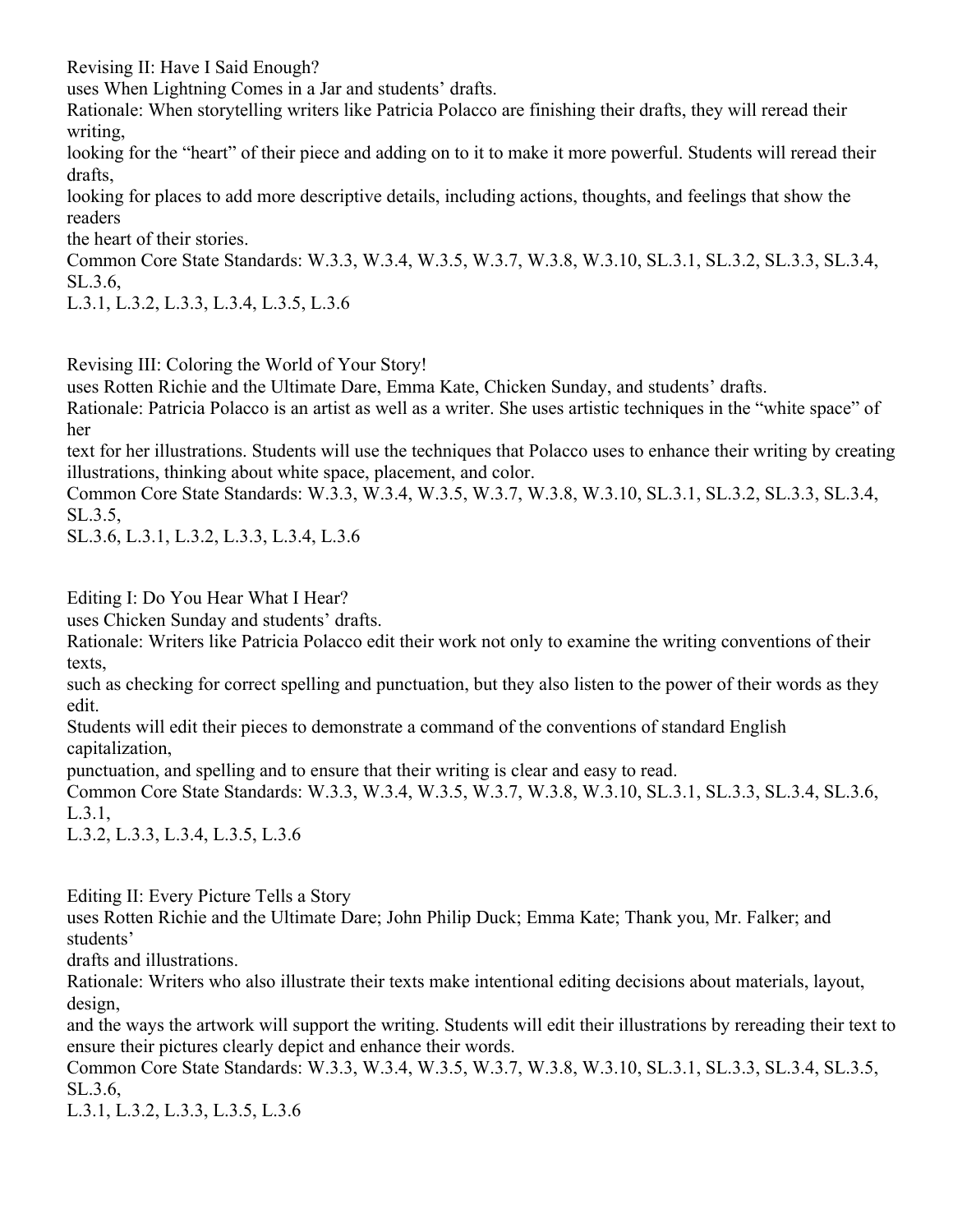Publishing: Dedicated to My Writing Inspirations

uses all unit texts and students' final pieces.

Rationale: Writers publish their books when they complete them. There are particular details Patricia Polacco always includes in her published pieces. Students will complete their pieces by adding a Dedication and an Author's Note to provide additional background information for their readers.

Common Core State Standards: W.3.3, W.3.4, W.3.5, W.3.6, W.3.7, W.3.8, W.3.10, SL.3.1, SL.3.3, SL.3.4, SL.3.5,

SL.3.6, L.3.1, L.3.2, L.3.3, L.3.6

## **Integration of Career Readiness, Life Literacies and Key Skills**

Students will explore the writing career of Patricia Pollacco.

|                 | Curiosity and a willingness to try new ideas (intellectual risk-taking) contributes to the<br>development of creativity and innovation skills.                                                    |
|-----------------|---------------------------------------------------------------------------------------------------------------------------------------------------------------------------------------------------|
| WRK.9.2.5.CAP.1 | Evaluate personal likes and dislikes and identify careers that might be suited to personal<br>likes.                                                                                              |
| WRK.9.2.5.CAP.2 | Identify how you might like to earn an income.                                                                                                                                                    |
| WRK.9.2.5.CAP.3 | Identify qualifications needed to pursue traditional and non-traditional careers and<br>occupations.                                                                                              |
|                 | Collaboration with individuals with diverse perspectives can result in new ways of thinking<br>and/or innovative solutions.                                                                       |
| WRK.9.2.5.CAP.4 | Explain the reasons why some jobs and careers require specific training, skills, and<br>certification (e.g., life guards, child care, medicine, education) and examples of these<br>requirements. |

## **Technology Integration**

Students will interact with the SmartBoards, Chromebooks, and Document Camera.

## **Interdisciplinary Connections**

Interdisciplinary connections are made thorugh mentor texts and personal choice texts to inspire writing.

| TECH.8.1.5.B | Creativity and Innovation: Students demonstrate creative thinking, construct knowledge<br>and develop innovative products and process using technology.                                                                       |
|--------------|-------------------------------------------------------------------------------------------------------------------------------------------------------------------------------------------------------------------------------|
| TECH.8.1.5.C | Communication and Collaboration: Students use digital media and environments to<br>communicate and work collaboratively, including at a distance, to support individual<br>learning and contribute to the learning of others. |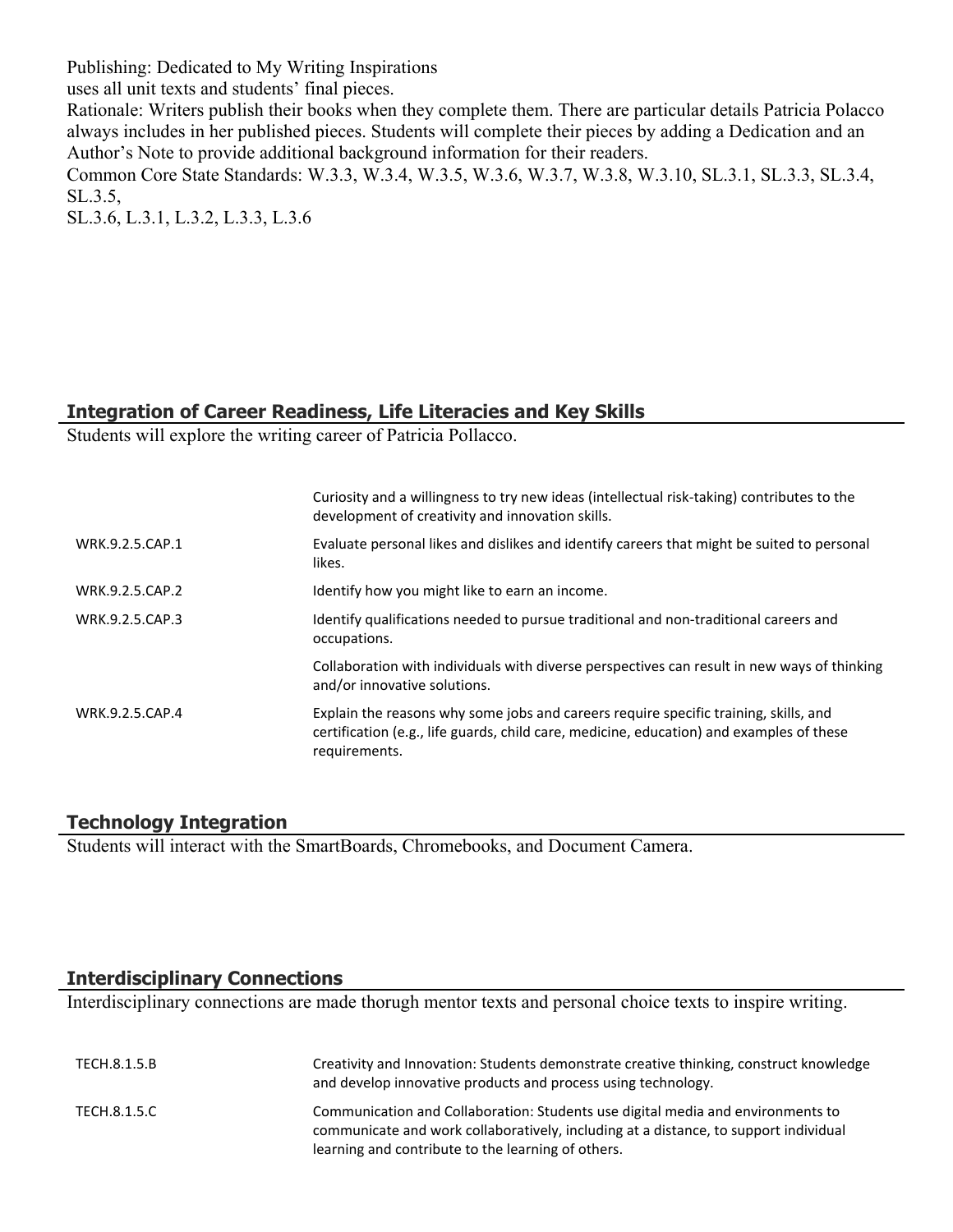## **Differentiation**

- Understand that gifted students, just like all students, come to school to learn and be challenged.
- Pre-assess your students. Find out their areas of strength as well as those areas you may need to address before students move on.
- Consider grouping gifted students together for at least part of the school day.
- Plan for differentiation. Consider pre-assessments, extension activities, and compacting the curriculum.
- Use phrases like "You've shown you don't need more practice" or "You need more practice" instead of words like "qualify" or "eligible" when referring to extension work.
- Encourage high-ability students to take on challenges. Because they're often used to getting good grades, gifted students may be risk averse.
- **Definitions of Differentiation Components**:
	- $\circ$  Content the specific information that is to be taught in the lesson/unit/course of instruction.
	- o Process how the student will acquire the content information.
	- o Product how the student will demonstrate understanding of the content.
	- o Learning Environment the environment where learning is taking place including physical location and/or student grouping

#### **Differentiation occurring in this unit:**

Choices and chosen mentor texts

Topics for writing based on interests.

## **Modifications & Accommodations**

Refer to QSAC EXCEL SMALL SPED ACCOMMOCATIONS spreadsheet in this discipline.

#### **Modifications and Accommodations used in this unit:**

IEP modifications

504 modifications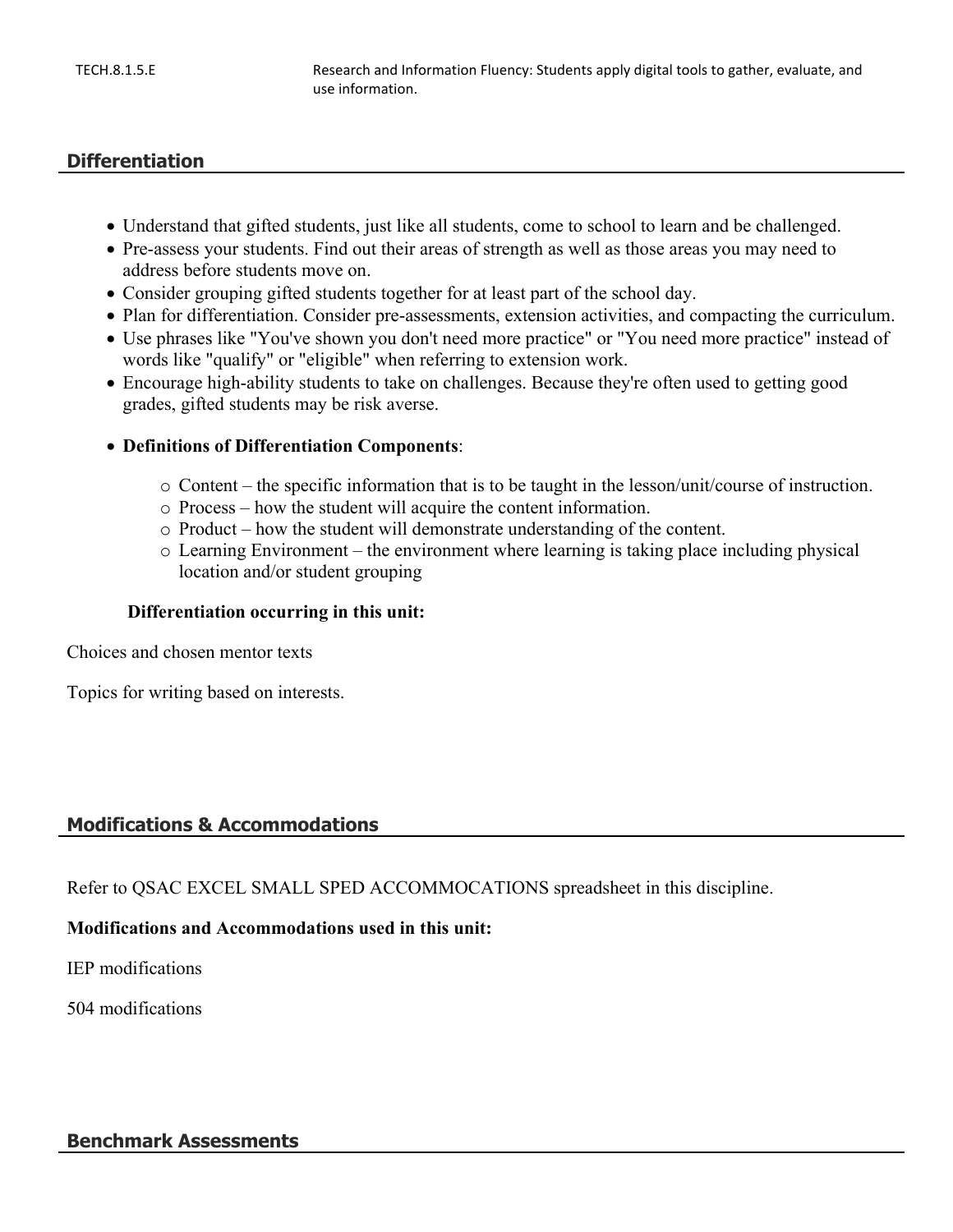**Benchmark Assessments** are given periodically (e.g., at the end of every quarter or as frequently as once per month) throughout a school year to establish baseline achievement data and measure progress toward a standard or set of academic standards and goals.

#### **Schoolwide Benchmark assessments:**

Aimsweb benchmarks 3X a year

Linkit Benchmarks 3X a year

DRA

#### **Additional Benchmarks used in this unit:**

Beginning of the Year Writing Assessment

End of the Year Writing Assessment

#### **Formative Assessments**

Assessment allows both instructor and student to monitor progress towards achieving learning objectives, and can be approached in a variety of ways. **Formative assessment** refers to tools that identify misconceptions, struggles, and learning gaps along the way and assess how to close those gaps. It includes effective tools for helping to shape learning, and can even bolster students' abilities to take ownership of their learning when they understand that the goal is to improve learning, not apply final marks (Trumbull and Lash, 2013). It can include students assessing themselves, peers, or even the instructor, through writing, quizzes, conversation, and more. In short, formative assessment occurs throughout a class or course, and seeks to improve student achievement of learning objectives through approaches that can support specific student needs (Theal and Franklin, 2010, p. 151).

#### **Formative Assessments used in this unit:**

**Discussions** 

Worksheets with unit

Teacher conferences

Anecdotal records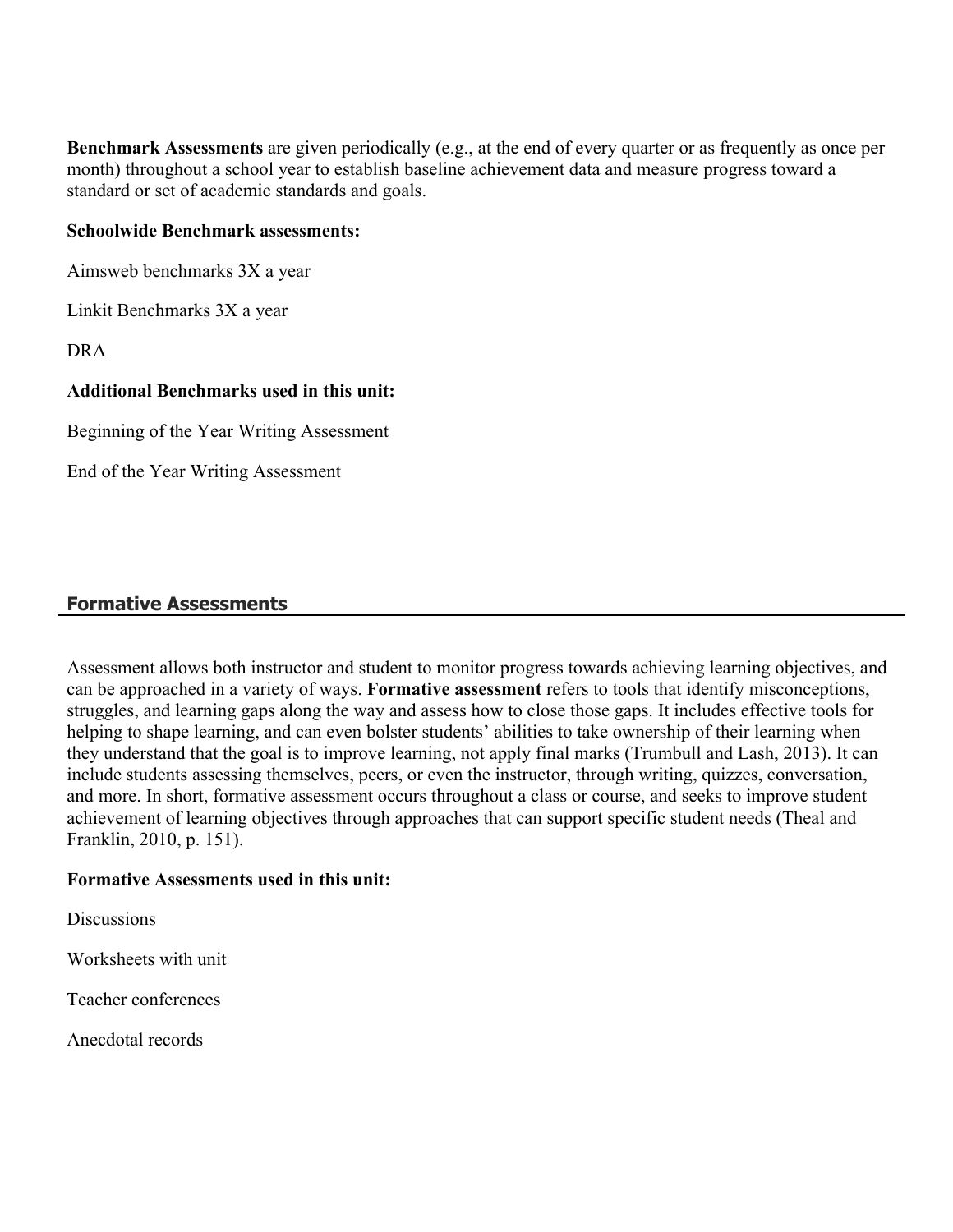**Summative assessments** evaluate student learning, knowledge, proficiency, or success at the conclusion of an instructional period, like a unit, course, or program. Summative assessments are almost always formally graded and often heavily weighted (though they do not need to be). Summative assessment can be used to great effect in conjunction and alignment with formative assessment, and instructors can consider a variety of ways to combine these approaches.

## **Summative assessments for this unit:**

Student Self-Reflection

uses a self-reflection questionnaire for students to complete.

Rationale: Writers reflect on their work to learn and grow as authors. A self-reflection questionnaire is a wonderful

tool for helping students understand and verbalize how they have grown over the course of the Patricia Polacco unit

of study. Students will assess their learning and newly gained knowledge by reflecting on their growth as writers

and sharing their findings.

Final writing pieces

## **Instructional Materials**

Schoolwide, Inc. "Writing, Patricia Polacco author study" teacher instructional unit

**Mentor Texts Babushka's Doll Chicken Sunday Emma Kate John Philip Duck Just Plain Fancy Rotten Richie and the Ultimate Dare Something About Hensley's Thank you, Mr. Falker Thunder Cake When Lightning Comes in a Jar**

additional leveled mentor texts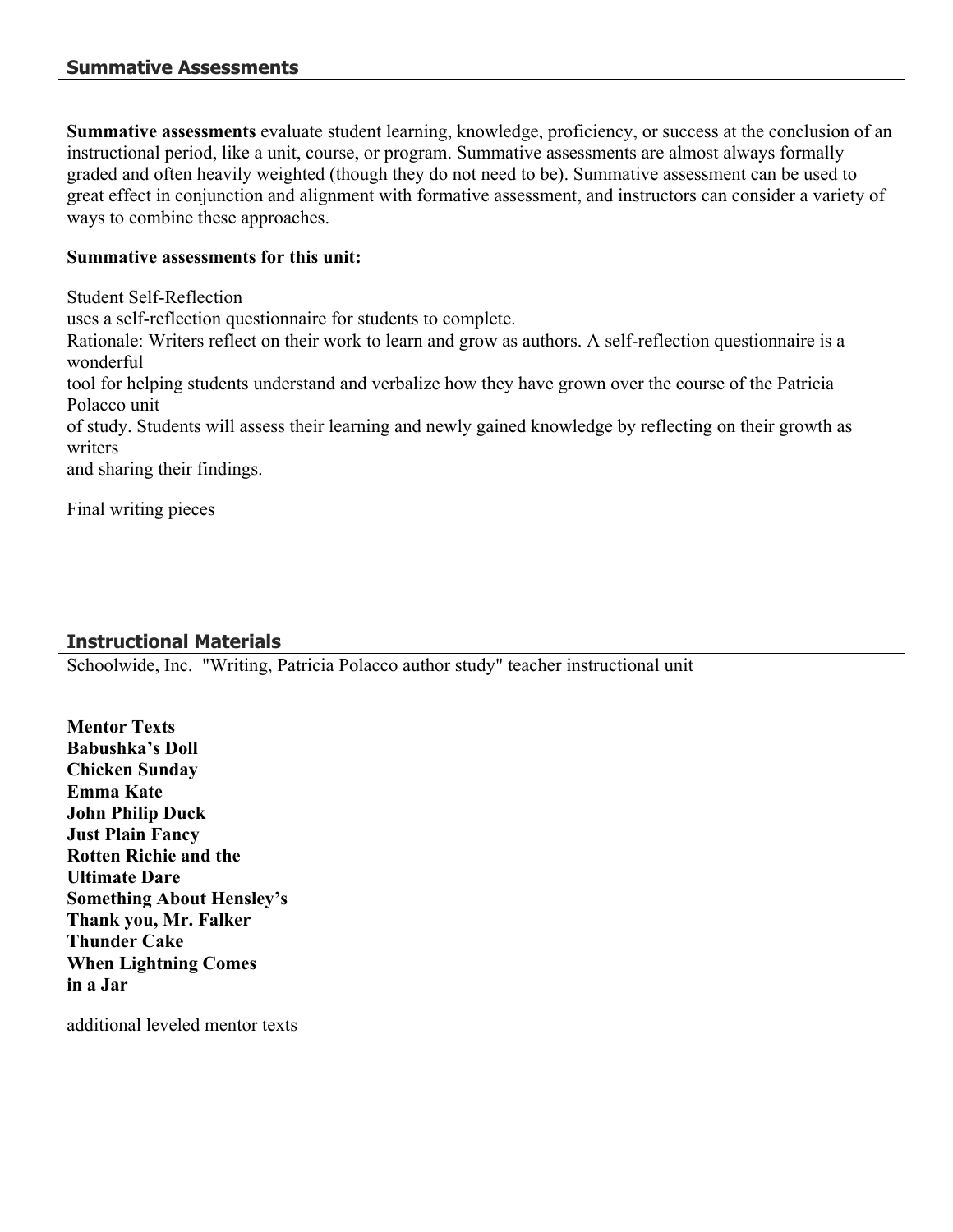## **Standards**

| CCSS.ELA-Literacy.W.3.3    | Write narratives to develop real or imagined experiences or events using effective<br>technique, descriptive details, and clear event sequences.                                                                            |
|----------------------------|-----------------------------------------------------------------------------------------------------------------------------------------------------------------------------------------------------------------------------|
| CCSS.ELA-Literacy.W.3.3.a  | Establish a situation and introduce a narrator and/or characters; organize an event<br>sequence that unfolds naturally.                                                                                                     |
| CCSS.ELA-Literacy.W.3.3.b  | Use dialogue and descriptions of actions, thoughts, and feelings to develop experiences<br>and events or show the response of characters to situations.                                                                     |
| CCSS.ELA-Literacy.W.3.3.c  | Use temporal words and phrases to signal event order.                                                                                                                                                                       |
| CCSS.ELA-Literacy.W.3.3.d  | Provide a sense of closure.                                                                                                                                                                                                 |
| CCSS.ELA-Literacy.W.3.4    | With guidance and support from adults, produce writing in which the development and<br>organization are appropriate to task and purpose.                                                                                    |
| CCSS.ELA-Literacy.W.3.5    | With guidance and support from peers and adults, develop and strengthen writing as<br>needed by planning, revising, and editing.                                                                                            |
| CCSS.ELA-Literacy.W.3.6    | With guidance and support from adults, use technology to produce and publish writing<br>(using keyboarding skills) as well as to interact and collaborate with others.                                                      |
| CCSS.ELA-Literacy.W.3.7    | Conduct short research projects that build knowledge about a topic.                                                                                                                                                         |
| CCSS.ELA-Literacy.W.3.8    | Recall information from experiences or gather information from print and digital sources;<br>take brief notes on sources and sort evidence into provided categories.                                                        |
| CCSS.ELA-Literacy.W.3.10   | Write routinely over extended time frames (time for research, reflection, and revision) and<br>shorter time frames (a single sitting or a day or two) for a range of discipline-specific tasks,<br>purposes, and audiences. |
| CCSS.ELA-Literacy.SL.3.1   | Engage effectively in a range of collaborative discussions (one-on-one, in groups, and<br>teacher-led) with diverse partners on grade 3 topics and texts, building on others' ideas<br>and expressing their own clearly.    |
| CCSS.ELA-Literacy.SL.3.1.a | Come to discussions prepared, having read or studied required material; explicitly draw on<br>that preparation and other information known about the topic to explore ideas under<br>discussion.                            |
| CCSS.ELA-Literacy.SL.3.1.b | Follow agreed-upon rules for discussions (e.g., gaining the floor in respectful ways,<br>listening to others with care, speaking one at a time about the topics and texts under<br>discussion).                             |
| CCSS.ELA-Literacy.SL.3.1.c | Ask questions to check understanding of information presented, stay on topic, and link<br>their comments to the remarks of others.                                                                                          |
| CCSS.ELA-Literacy.SL.3.1.d | Explain their own ideas and understanding in light of the discussion.                                                                                                                                                       |
| CCSS.ELA-Literacy.SL.3.2   | Determine the main ideas and supporting details of a text read aloud or information<br>presented in diverse media and formats, including visually, quantitatively, and orally.                                              |
| CCSS.ELA-Literacy.SL.3.3   | Ask and answer questions about information from a speaker, offering appropriate<br>elaboration and detail.                                                                                                                  |
| CCSS.ELA-Literacy.SL.3.4   | Report on a topic or text, tell a story, or recount an experience with appropriate facts and<br>relevant, descriptive details, speaking clearly at an understandable pace.                                                  |
| CCSS.ELA-Literacy.SL.3.5   | Create engaging audio recordings of stories or poems that demonstrate fluid reading at an<br>understandable pace; add visual displays when appropriate to emphasize or enhance<br>certain facts or details.                 |
| CCSS.ELA-Literacy.SL.3.6   | Speak in complete sentences when appropriate to task and situation in order to provide<br>requested detail or clarification.                                                                                                |
| CCSS.ELA-Literacy.L.3.1    | Demonstrate command of the conventions of standard English grammar and usage when<br>writing or speaking.                                                                                                                   |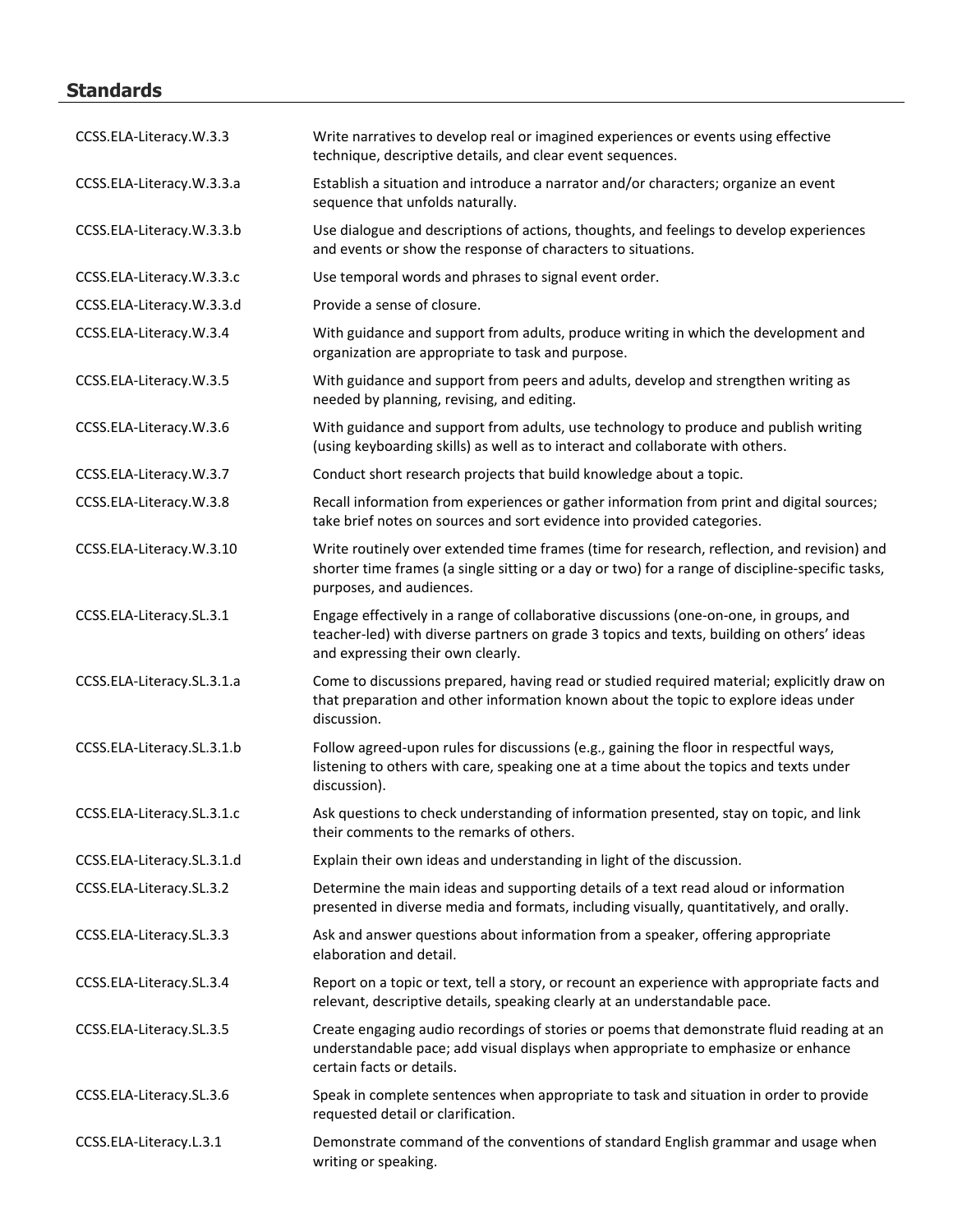| CCSS.ELA-Literacy.L.3.1.a | Explain the function of nouns, pronouns, verbs, adjectives, and adverbs in general and<br>their functions in particular sentences.                                                     |
|---------------------------|----------------------------------------------------------------------------------------------------------------------------------------------------------------------------------------|
| CCSS.ELA-Literacy.L.3.1.b | Form and use regular and irregular plural nouns.                                                                                                                                       |
| CCSS.ELA-Literacy.L.3.1.c | Use abstract nouns (e.g., childhood).                                                                                                                                                  |
| CCSS.ELA-Literacy.L.3.1.d | Form and use regular and irregular verbs.                                                                                                                                              |
| CCSS.ELA-Literacy.L.3.1.e | Form and use the simple (e.g., I walked; I walk; I will walk) verb tenses.                                                                                                             |
| CCSS.ELA-Literacy.L.3.1.f | Ensure subject-verb and pronoun-antecedent agreement.                                                                                                                                  |
| CCSS.ELA-Literacy.L.3.1.g | Form and use comparative and superlative adjectives and adverbs, and choose between<br>them depending on what is to be modified.                                                       |
| CCSS.ELA-Literacy.L.3.1.h | Use coordinating and subordinating conjunctions.                                                                                                                                       |
| CCSS.ELA-Literacy.L.3.1.i | Produce simple, compound, and complex sentences.                                                                                                                                       |
| CCSS.ELA-Literacy.L.3.2   | Demonstrate command of the conventions of standard English capitalization, punctuation,<br>and spelling when writing.                                                                  |
| CCSS.ELA-Literacy.L.3.2.a | Capitalize appropriate words in titles.                                                                                                                                                |
| CCSS.ELA-Literacy.L.3.2.b | Use commas in addresses.                                                                                                                                                               |
| CCSS.ELA-Literacy.L.3.2.c | Use commas and quotation marks in dialogue.                                                                                                                                            |
| CCSS.ELA-Literacy.L.3.2.d | Form and use possessives.                                                                                                                                                              |
| CCSS.ELA-Literacy.L.3.2.e | Use conventional spelling for high-frequency and other studied words and for adding<br>suffixes to base words (e.g., sitting, smiled, cries, happiness).                               |
| CCSS.ELA-Literacy.L.3.2.f | Use spelling patterns and generalizations (e.g., word families, position-based spellings,<br>syllable patterns, ending rules, meaningful word parts) in writing words.                 |
| CCSS.ELA-Literacy.L.3.2.g | Consult reference materials, including beginning dictionaries, as needed to check and<br>correct spellings.                                                                            |
| CCSS.ELA-Literacy.L.3.3   | Use knowledge of language and its conventions when writing, speaking, reading, or<br>listening.                                                                                        |
| CCSS.ELA-Literacy.L.3.3.a | Choose words and phrases for effect.                                                                                                                                                   |
| CCSS.ELA-Literacy.L.3.3.b | Recognize and observe differences between the conventions of spoken and written<br>standard English.                                                                                   |
| CCSS.ELA-Literacy.L.3.4   | Determine or clarify the meaning of unknown and multiple-meaning words and phrases<br>based on grade 3 reading and content, choosing flexibly from a range of strategies.              |
| CCSS.ELA-Literacy.L.3.4.a | Use sentence-level context as a clue to the meaning of a word or phrase.                                                                                                               |
| CCSS.ELA-Literacy.L.3.4.b | Determine the meaning of the new word formed when a known affix is added to a known<br>word (e.g., agreeable/disagreeable, comfortable/uncomfortable, care/careless,<br>heat/preheat). |
| CCSS.ELA-Literacy.L.3.4.c | Use a known root word as a clue to the meaning of an unknown word with the same root<br>(e.g., company, companion).                                                                    |
| CCSS.ELA-Literacy.L.3.4.d | Use glossaries or beginning dictionaries, both print and digital, to determine or clarify the<br>precise meaning of key words and phrases.                                             |
| CCSS.ELA-Literacy.L.3.5   | Demonstrate understanding of word relationships and nuances in word meanings.                                                                                                          |
| CCSS.ELA-Literacy.L.3.5.a | Distinguish the literal and nonliteral meanings of words and phrases in context (e.g., take<br>steps).                                                                                 |
| CCSS.ELA-Literacy.L.3.5.b | Identify real-life connections between words and their use (e.g., describe people who are<br>friendly or helpful).                                                                     |
| CCSS.ELA-Literacy.L.3.5.c | Distinguish shades of meaning among related words that describe states of mind or<br>degrees of certainty (e.g., knew, believed, suspected, heard, wondered).                          |